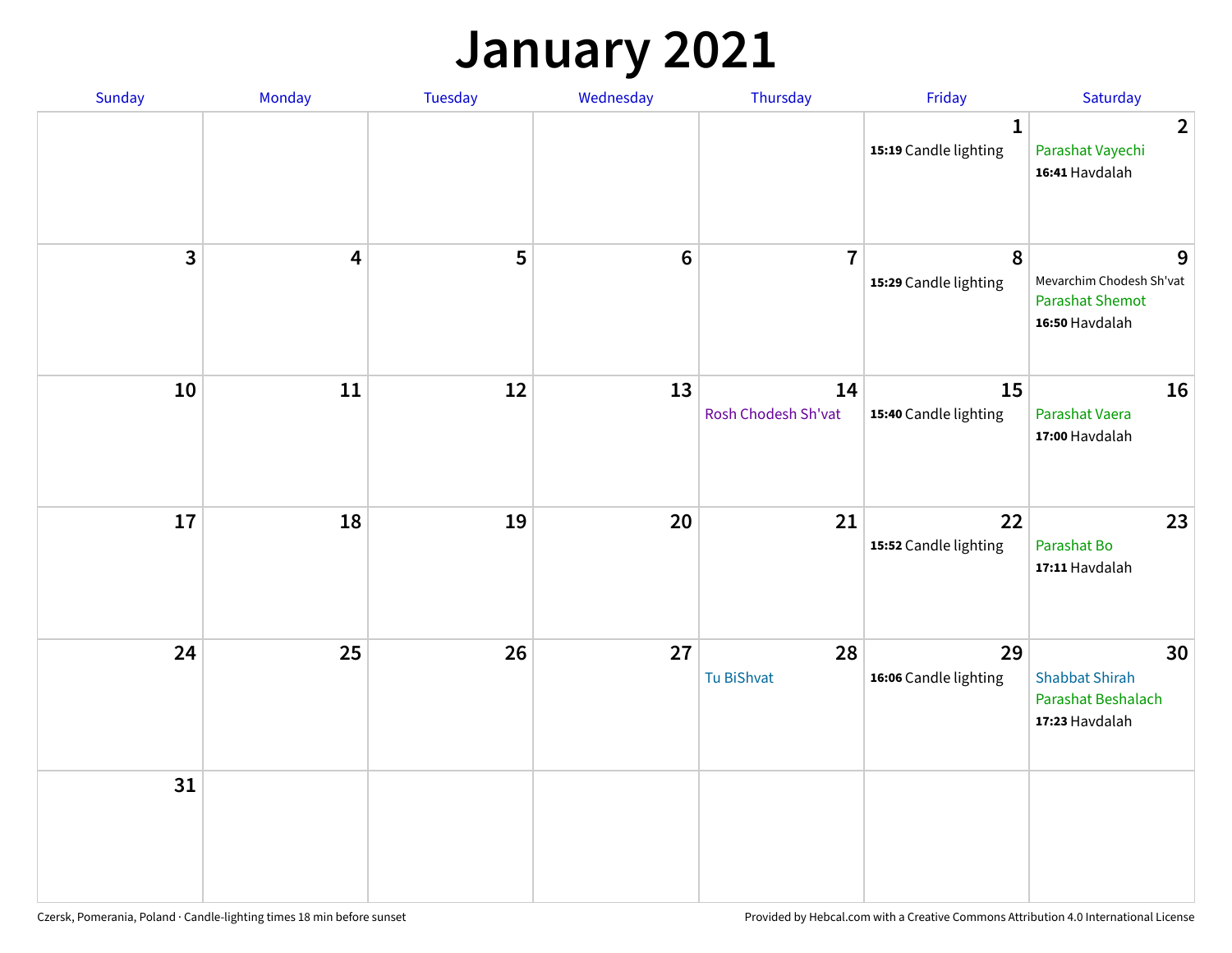# **February 2021**

| Sunday                     | Monday       | Tuesday        | Wednesday | Thursday                                                                                 | Friday                                           | Saturday                                                                                   |
|----------------------------|--------------|----------------|-----------|------------------------------------------------------------------------------------------|--------------------------------------------------|--------------------------------------------------------------------------------------------|
|                            | $\mathbf{1}$ | $\overline{2}$ | 3         | 4                                                                                        | 5<br>16:19 Candle lighting                       | $6\phantom{1}6$<br>Mevarchim Chodesh Adar<br>Parashat Yitro<br>17:35 Havdalah              |
| $\overline{7}$             | 8            | 9              | 10        | 11                                                                                       | 12<br>Rosh Chodesh Adar<br>16:34 Candle lighting | 13<br><b>Shabbat Shekalim</b><br>Rosh Chodesh Adar<br>Parashat Mishpatim<br>17:48 Havdalah |
| 14                         | 15           | 16             | 17        | 18                                                                                       | 19<br>16:48 Candle lighting                      | 20<br><b>Shabbat Zachor</b><br>Parashat Terumah<br>18:01 Havdalah                          |
| 21                         | 22           | 23             | 24        | 25<br>05:01 Fast begins<br><b>Ta'anit Esther</b><br>18:01 Fast ends<br><b>Erev Purim</b> | 26<br>Purim<br>17:01 Candle lighting             | 27<br>Parashat Tetzaveh<br>18:14 Havdalah                                                  |
| 28<br><b>Shushan Purim</b> |              |                |           |                                                                                          |                                                  |                                                                                            |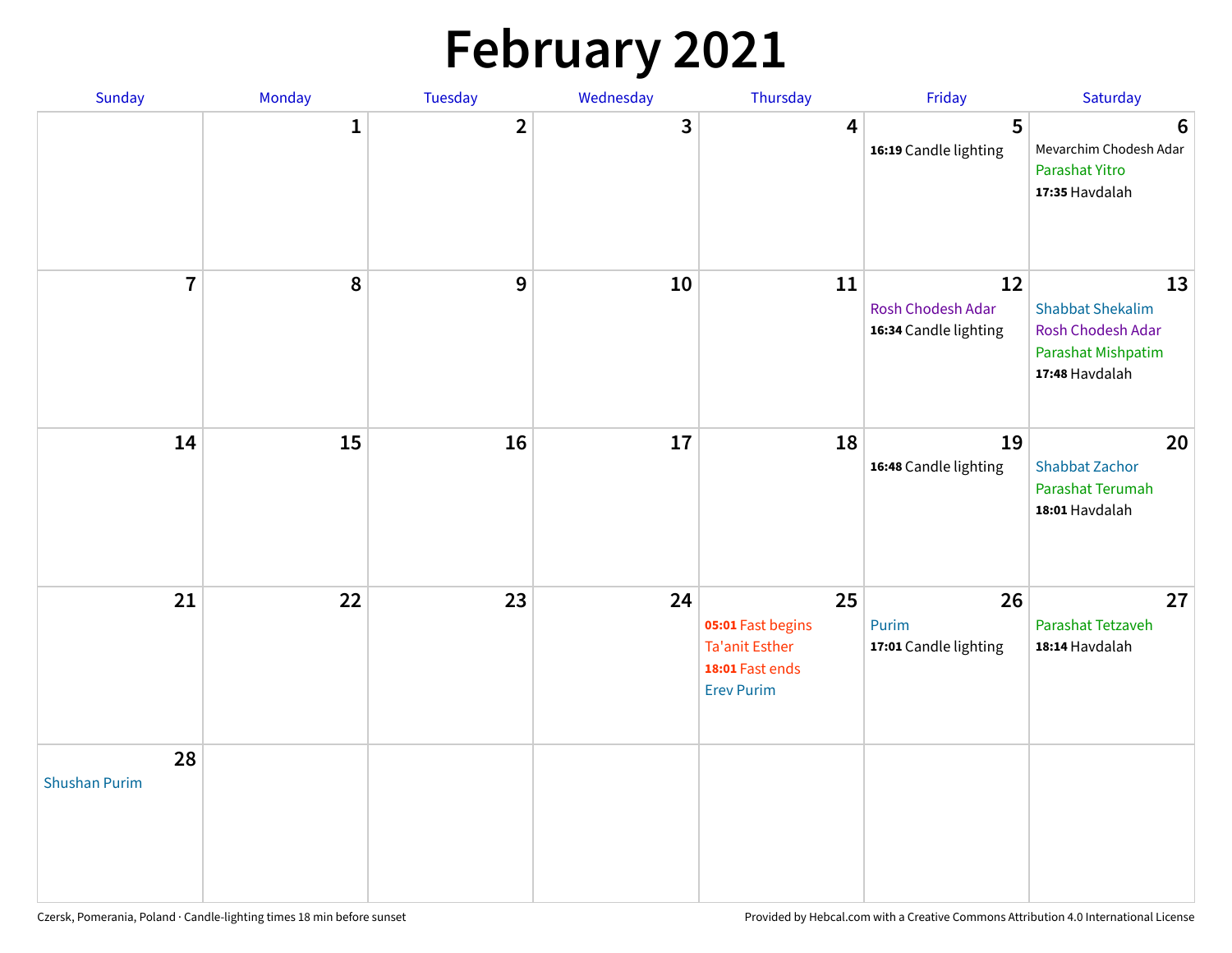### **March 2021**

| Sunday                                  | Monday                                   | Tuesday                 | Wednesday              | Thursday                                                              | Friday                      | Saturday                                                                                                 |
|-----------------------------------------|------------------------------------------|-------------------------|------------------------|-----------------------------------------------------------------------|-----------------------------|----------------------------------------------------------------------------------------------------------|
|                                         | $\mathbf{1}$                             | $\overline{2}$          | 3                      | 4                                                                     | 5<br>17:15 Candle lighting  | $6\phantom{1}6$<br><b>Shabbat Parah</b><br>Parashat Ki Tisa<br>18:27 Havdalah                            |
| $\overline{7}$                          | 8                                        | $\boldsymbol{9}$        | 10                     | 11                                                                    | 12<br>17:28 Candle lighting | 13<br><b>Shabbat HaChodesh</b><br>Mevarchim Chodesh Nisan<br>Parashat Vayakhel-Pekudei<br>18:41 Havdalah |
| 14<br><b>Rosh Chodesh Nisan</b>         | 15                                       | 16                      | 17                     | 18                                                                    | 19<br>17:41 Candle lighting | 20<br>Parashat Vayikra<br>18:54 Havdalah                                                                 |
| 21                                      | 22                                       | 23<br>Yom HaAliyah      | 24                     | 25<br>03:50 Fast begins<br><b>Ta'anit Bechorot</b><br>18:54 Fast ends | 26<br>17:54 Candle lighting | 27<br><b>Shabbat HaGadol</b><br><b>Erev Pesach</b><br>Parashat Tzav<br>19:08 Candle lighting             |
| 28<br>Pesach I<br>20:10 Candle lighting | 29<br><b>Pesach II</b><br>20:12 Havdalah | 30<br>Pesach III (CH"M) | 31<br>Pesach IV (CH"M) |                                                                       |                             |                                                                                                          |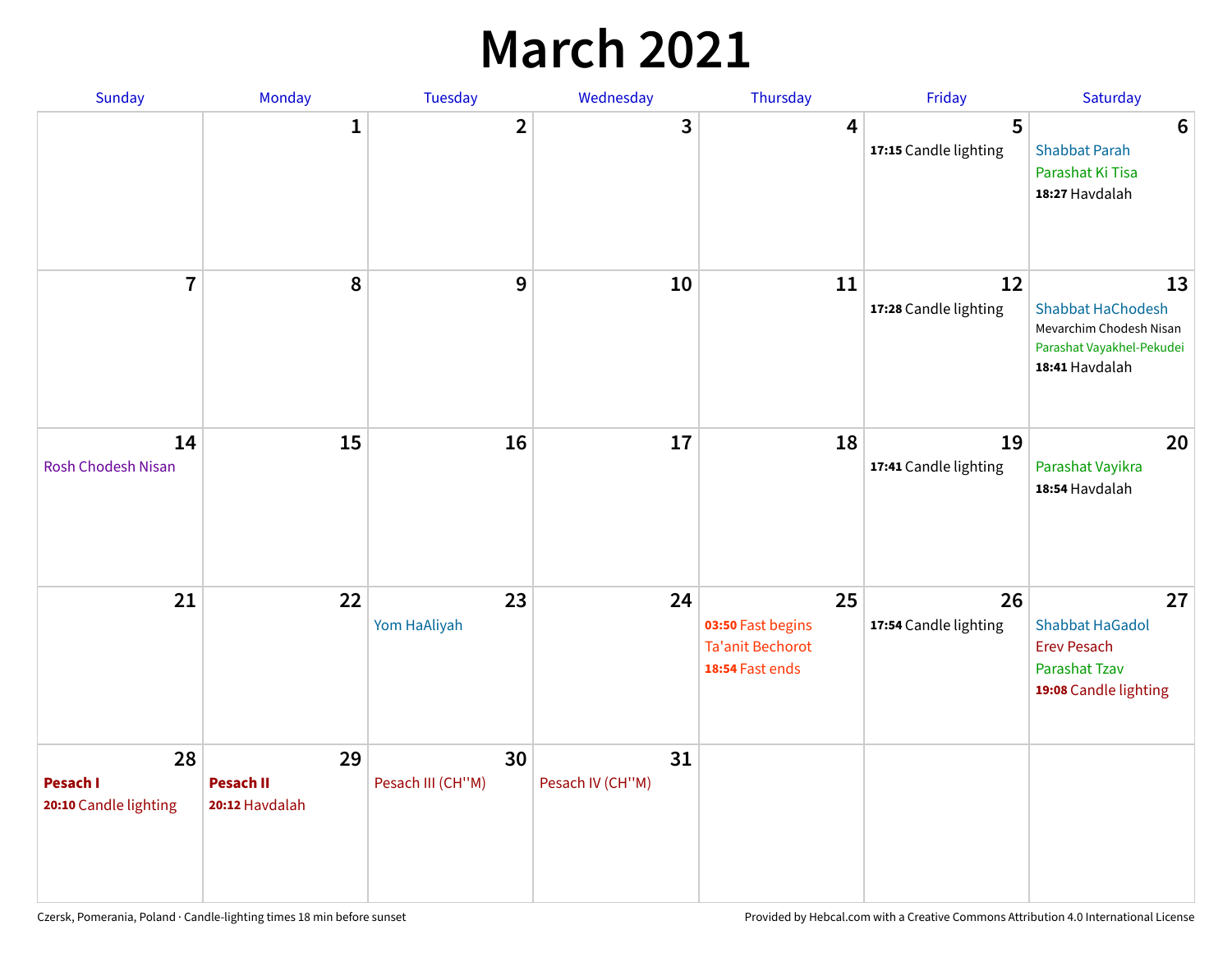# **April 2021**

| Sunday                                    | Monday                   | Tuesday                  | Wednesday           | Thursday                        | Friday                                                      | Saturday                                                           |
|-------------------------------------------|--------------------------|--------------------------|---------------------|---------------------------------|-------------------------------------------------------------|--------------------------------------------------------------------|
|                                           |                          |                          |                     | $\mathbf{1}$<br>Pesach V (CH"M) | $\overline{2}$<br>Pesach VI (CH"M)<br>19:07 Candle lighting | 3<br><b>Pesach VII</b><br>20:22 Candle lighting                    |
| 4<br><b>Pesach VIII</b><br>20:24 Havdalah | 5                        | $6\phantom{1}6$          | $\overline{7}$      | 8<br>Yom HaShoah                | 9<br>19:20 Candle lighting                                  | 10<br>Mevarchim Chodesh Iyyar<br>Parashat Shmini<br>20:36 Havdalah |
| 11                                        | 12<br>Rosh Chodesh Iyyar | 13<br>Rosh Chodesh Iyyar | 14<br>Yom HaZikaron | 15<br>Yom HaAtzma'ut            | 16<br>19:33 Candle lighting                                 | 17<br>Parashat Tazria-Metzora<br>20:51 Havdalah                    |
| 18                                        | 19                       | 20                       | 21                  | 22                              | 23<br>19:46 Candle lighting                                 | 24<br>Parashat Achrei Mot-Kedoshim<br>21:07 Havdalah               |
| 25                                        | 26<br>Pesach Sheni       | 27                       | 28                  | 29                              | 30<br>Lag BaOmer<br>19:59 Candle lighting                   |                                                                    |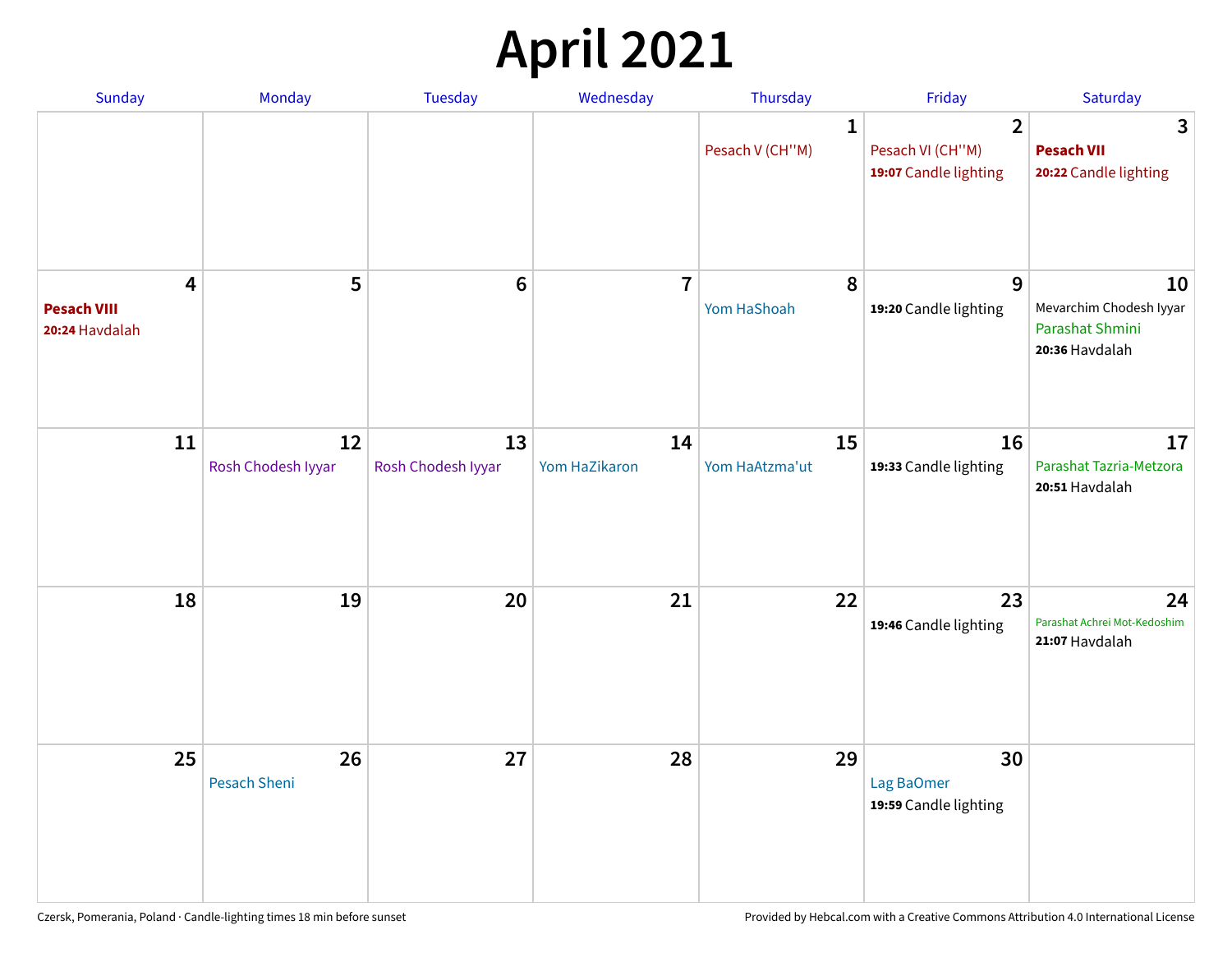#### **May 2021**

| Sunday                                             | Monday                                          | Tuesday                                   | Wednesday                       | Thursday        | Friday                                  | Saturday                                                                    |
|----------------------------------------------------|-------------------------------------------------|-------------------------------------------|---------------------------------|-----------------|-----------------------------------------|-----------------------------------------------------------------------------|
|                                                    |                                                 |                                           |                                 |                 |                                         | $\mathbf{1}$<br><b>Parashat Emor</b><br>21:22 Havdalah                      |
| $\overline{2}$                                     | 3                                               | 4                                         | 5                               | $6\phantom{1}6$ | $\overline{7}$<br>20:12 Candle lighting | 8<br>Mevarchim Chodesh Sivan<br>Parashat Behar-Bechukotai<br>21:38 Havdalah |
| $\overline{9}$                                     | 10<br>Yom Yerushalayim                          | 11                                        | 12<br><b>Rosh Chodesh Sivan</b> | 13              | 14<br>20:24 Candle lighting             | 15<br>Parashat Bamidbar<br>21:54 Havdalah                                   |
| 16<br><b>Erev Shavuot</b><br>20:27 Candle lighting | 17<br><b>Shavuot I</b><br>21:59 Candle lighting | 18<br><b>Shavuot II</b><br>22:01 Havdalah | 19                              | 20              | 21<br>20:35 Candle lighting             | 22<br>Parashat Nasso<br>22:10 Havdalah                                      |
| 23                                                 | 24                                              | 25                                        | 26                              | 27              | 28<br>20:45 Candle lighting             | 29<br>Parashat Beha'alotcha<br>22:24 Havdalah                               |
| 30                                                 | 31                                              |                                           |                                 |                 |                                         |                                                                             |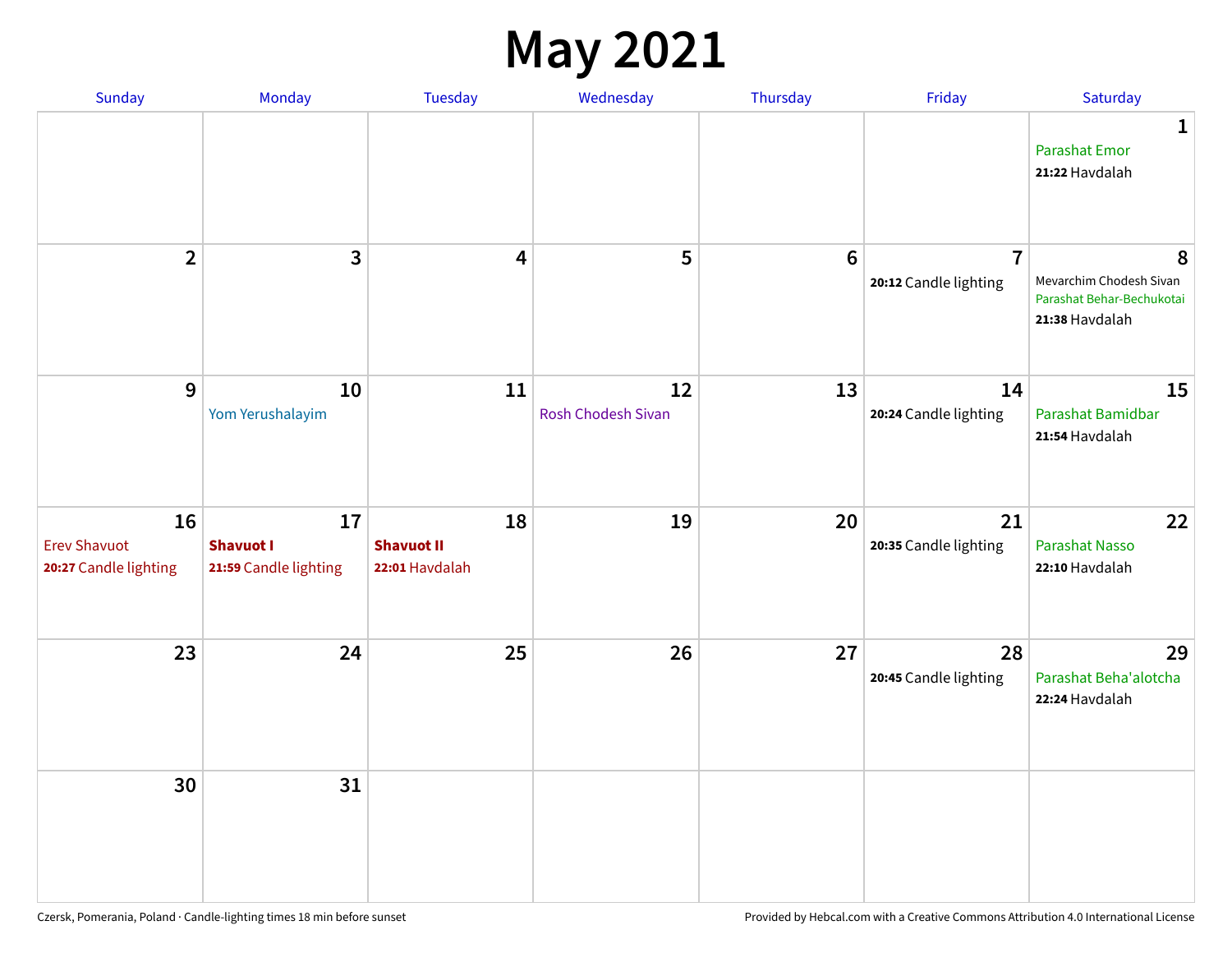#### **June 2021**

| Sunday                                      | Monday         | Tuesday      | Wednesday      | Thursday                 | Friday                                                   | Saturday                                                           |
|---------------------------------------------|----------------|--------------|----------------|--------------------------|----------------------------------------------------------|--------------------------------------------------------------------|
|                                             |                | $\mathbf{1}$ | $\overline{2}$ | $\mathbf{3}$             | $\overline{\mathbf{4}}$<br>20:54 Candle lighting         | 5<br>Mevarchim Chodesh Tamuz<br>Parashat Sh'lach<br>22:36 Havdalah |
| $6\,$                                       | $\overline{7}$ | 8            | 9              | 10<br>Rosh Chodesh Tamuz | 11<br><b>Rosh Chodesh Tamuz</b><br>21:00 Candle lighting | 12<br><b>Parashat Korach</b><br>22:44 Havdalah                     |
| 13                                          | 14             | 15           | 16             | 17                       | 18<br>21:04 Candle lighting                              | 19<br><b>Parashat Chukat</b><br>22:49 Havdalah                     |
| 20                                          | 21             | 22           | 23             | 24                       | 25<br>21:05 Candle lighting                              | 26<br><b>Parashat Balak</b><br>22:49 Havdalah                      |
| 27<br><b>Tzom Tammuz</b><br>22:30 Fast ends | 28             | 29           | 30             |                          |                                                          |                                                                    |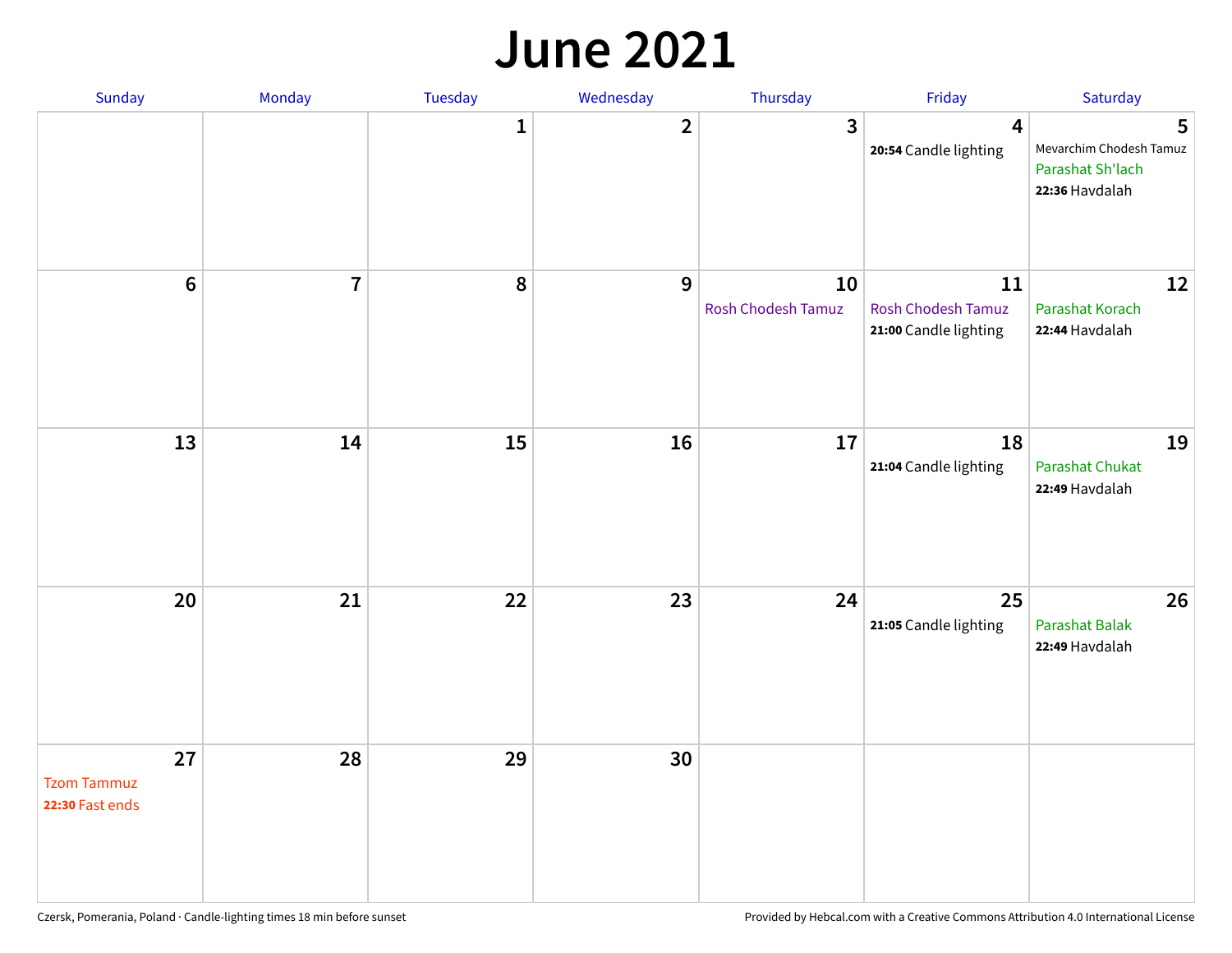# **July 2021**

| Sunday                               | Monday | Tuesday        | Wednesday               | Thursday     | Friday                                  | Saturday                                                                                                          |
|--------------------------------------|--------|----------------|-------------------------|--------------|-----------------------------------------|-------------------------------------------------------------------------------------------------------------------|
|                                      |        |                |                         | $\mathbf{1}$ | $\overline{2}$<br>21:03 Candle lighting | 3<br>Mevarchim Chodesh Av<br><b>Parashat Pinchas</b><br>22:45 Havdalah                                            |
| 4                                    | 5      | $6\phantom{1}$ | $\overline{\mathbf{r}}$ | 8            | 9<br>20:58 Candle lighting              | 10<br>Rosh Chodesh Av<br>Parashat Matot-Masei<br>22:36 Havdalah                                                   |
| 11                                   | 12     | 13             | 14                      | 15           | 16<br>20:51 Candle lighting             | 17<br><b>Shabbat Chazon</b><br>21:08 Fast begins<br>Erev Tish'a B'Av<br><b>Parashat Devarim</b><br>22:24 Havdalah |
| 18<br>Tish'a B'Av<br>22:07 Fast ends | 19     | 20             | 21                      | 22           | 23<br>20:42 Candle lighting             | 24<br>Tu B'Av<br>Shabbat Nachamu<br>Parashat Vaetchanan<br>22:11 Havdalah                                         |
| 25                                   | 26     | 27             | 28                      | 29           | 30<br>20:30 Candle lighting             | 31<br><b>Parashat Eikev</b><br>21:55 Havdalah                                                                     |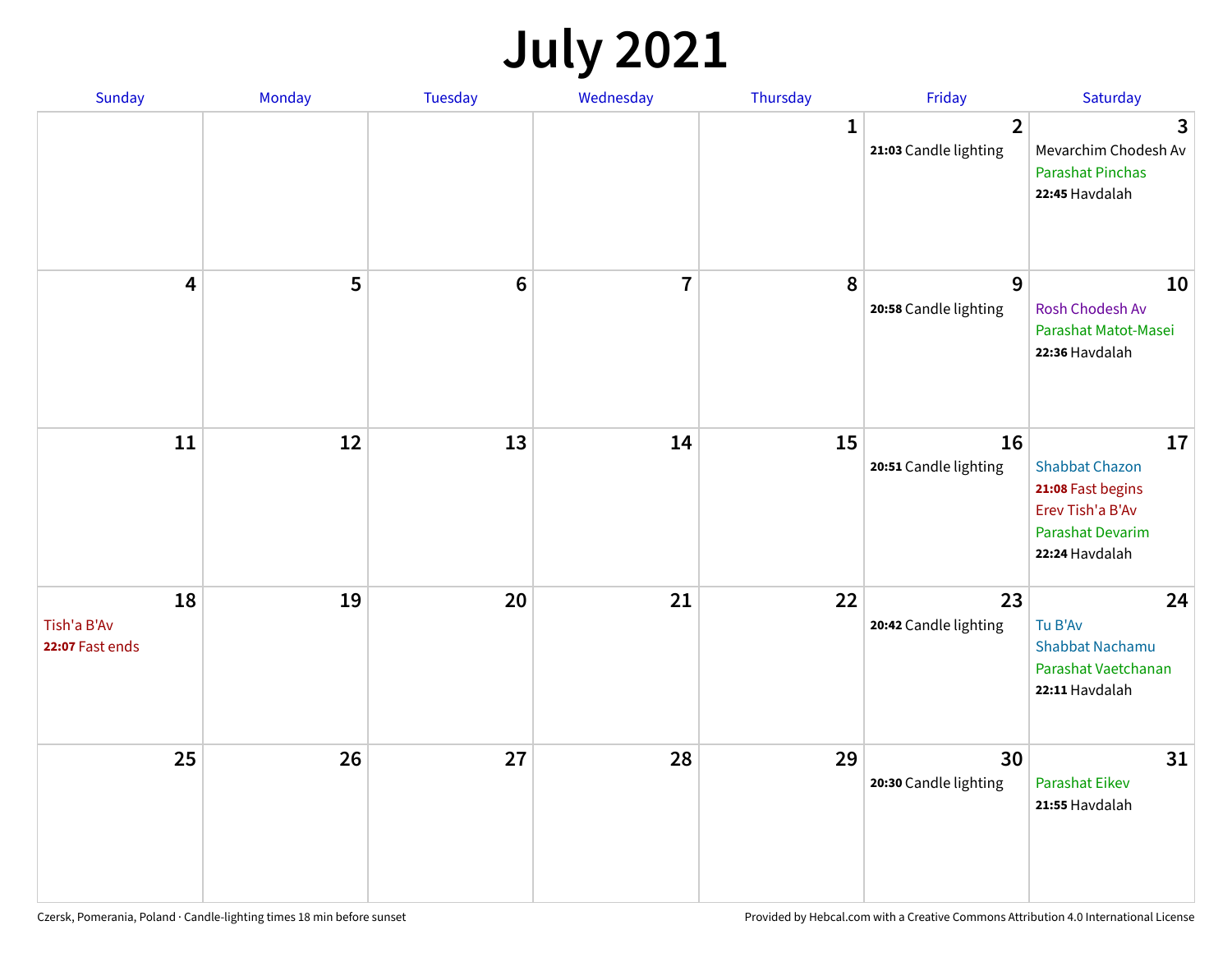# **August 2021**

| Sunday                                | Monday                                           | Tuesday | Wednesday | Thursday | Friday                           | Saturday                                                                     |
|---------------------------------------|--------------------------------------------------|---------|-----------|----------|----------------------------------|------------------------------------------------------------------------------|
| $\mathbf{1}$                          | $\mathbf{2}$                                     | 3       | 4         | 5        | $\bf 6$<br>20:17 Candle lighting | $\overline{1}$<br>Mevarchim Chodesh Elul<br>Parashat Re'eh<br>21:38 Havdalah |
| $\boldsymbol{8}$<br>Rosh Chodesh Elul | 9<br>Rosh Hashana LaBehemot<br>Rosh Chodesh Elul | $10\,$  | 11        | 12       | 13<br>20:03 Candle lighting      | 14<br><b>Parashat Shoftim</b><br>21:21 Havdalah                              |
| 15                                    | 16                                               | 17      | 18        | 19       | 20<br>19:48 Candle lighting      | 21<br>Parashat Ki Teitzei<br>21:02 Havdalah                                  |
| 22                                    | 23                                               | 24      | 25        | 26       | 27<br>19:31 Candle lighting      | 28<br>Leil Selichot<br>Parashat Ki Tavo<br>20:44 Havdalah                    |
| 29                                    | 30                                               | 31      |           |          |                                  |                                                                              |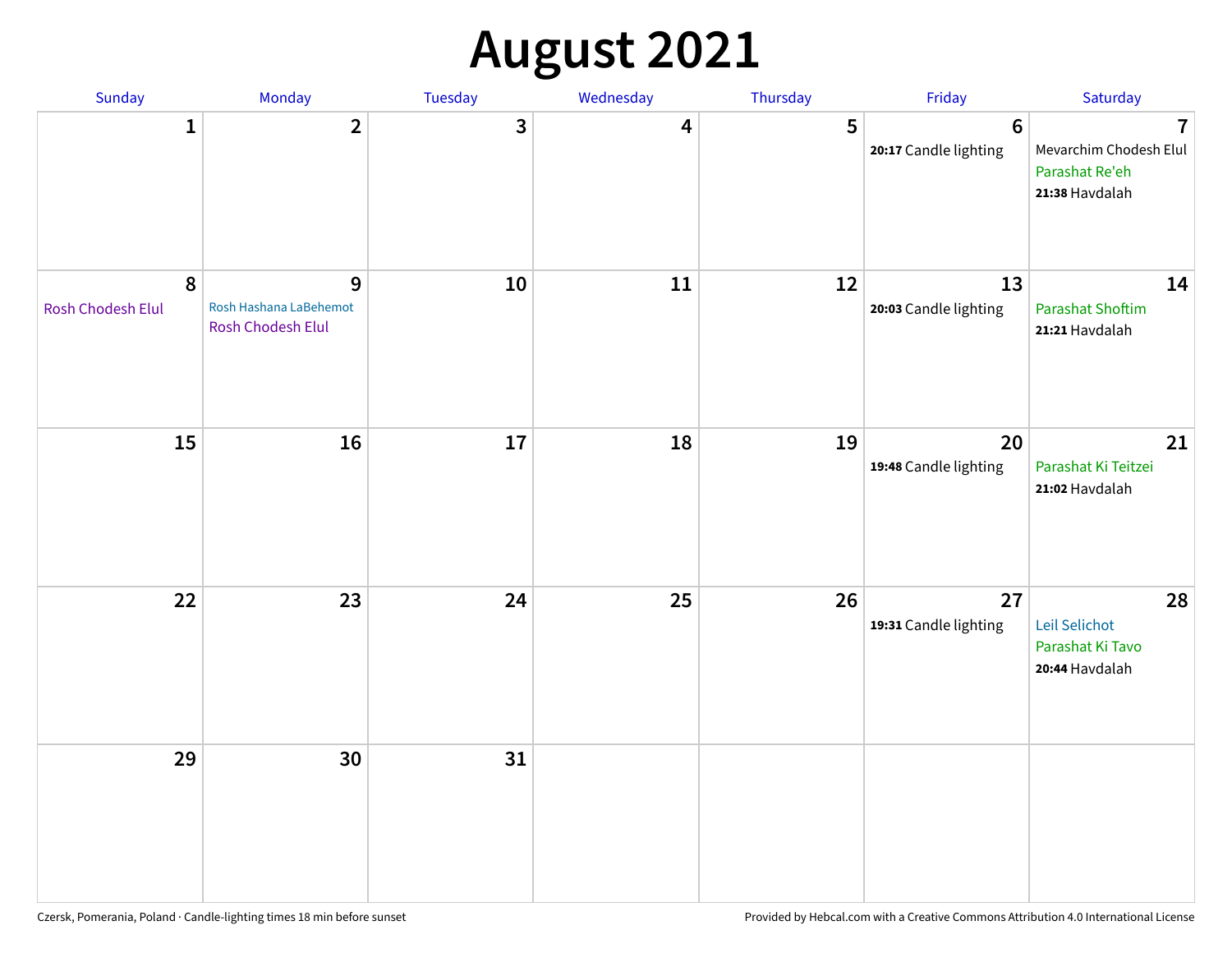# **September 2021**

| <b>Sunday</b>          | Monday                                                        | <b>Tuesday</b>                                               | Wednesday                                             | Thursday                                                          | Friday                                          | Saturday                                                           |
|------------------------|---------------------------------------------------------------|--------------------------------------------------------------|-------------------------------------------------------|-------------------------------------------------------------------|-------------------------------------------------|--------------------------------------------------------------------|
|                        |                                                               |                                                              | 1                                                     | $\overline{2}$                                                    | 3<br>19:15 Candle lighting                      | 4<br>Parashat Nitzavim<br>20:26 Havdalah                           |
| 5                      | $6\phantom{1}6$<br>Erev Rosh Hashana<br>19:08 Candle lighting | $\overline{7}$<br>Rosh Hashana 5782<br>20:18 Candle lighting | 8<br><b>Rosh Hashana II</b><br>20:15 Havdalah         | 9<br>04:19 Fast begins<br><b>Tzom Gedaliah</b><br>20:02 Fast ends | 10<br>18:58 Candle lighting                     | 11<br><b>Shabbat Shuva</b><br>Parashat Vayeilech<br>20:07 Havdalah |
| 12                     | 13                                                            | 14                                                           | 15<br><b>Erev Yom Kippur</b><br>18:45 Candle lighting | 16<br><b>Yom Kippur</b><br>19:54 Havdalah                         | 17<br>18:40 Candle lighting                     | 18<br>Parashat Ha'Azinu<br>19:49 Havdalah                          |
| 19                     | 20<br><b>Erev Sukkot</b><br>18:33 Candle lighting             | 21<br>Sukkot I<br>19:41 Candle lighting                      | 22<br><b>Sukkot II</b><br>19:39 Havdalah              | 23<br>Sukkot III (CH"M)                                           | 24<br>Sukkot IV (CH"M)<br>18:23 Candle lighting | 25<br>Sukkot V (CH"M)<br>19:31 Havdalah                            |
| 26<br>Sukkot VI (CH"M) | 27<br>Sukkot VII (Hoshana Raba)<br>18:16 Candle lighting      | 28<br><b>Shmini Atzeret</b><br>19:24 Candle lighting         | 29<br><b>Simchat Torah</b><br>19:21 Havdalah          | 30                                                                |                                                 |                                                                    |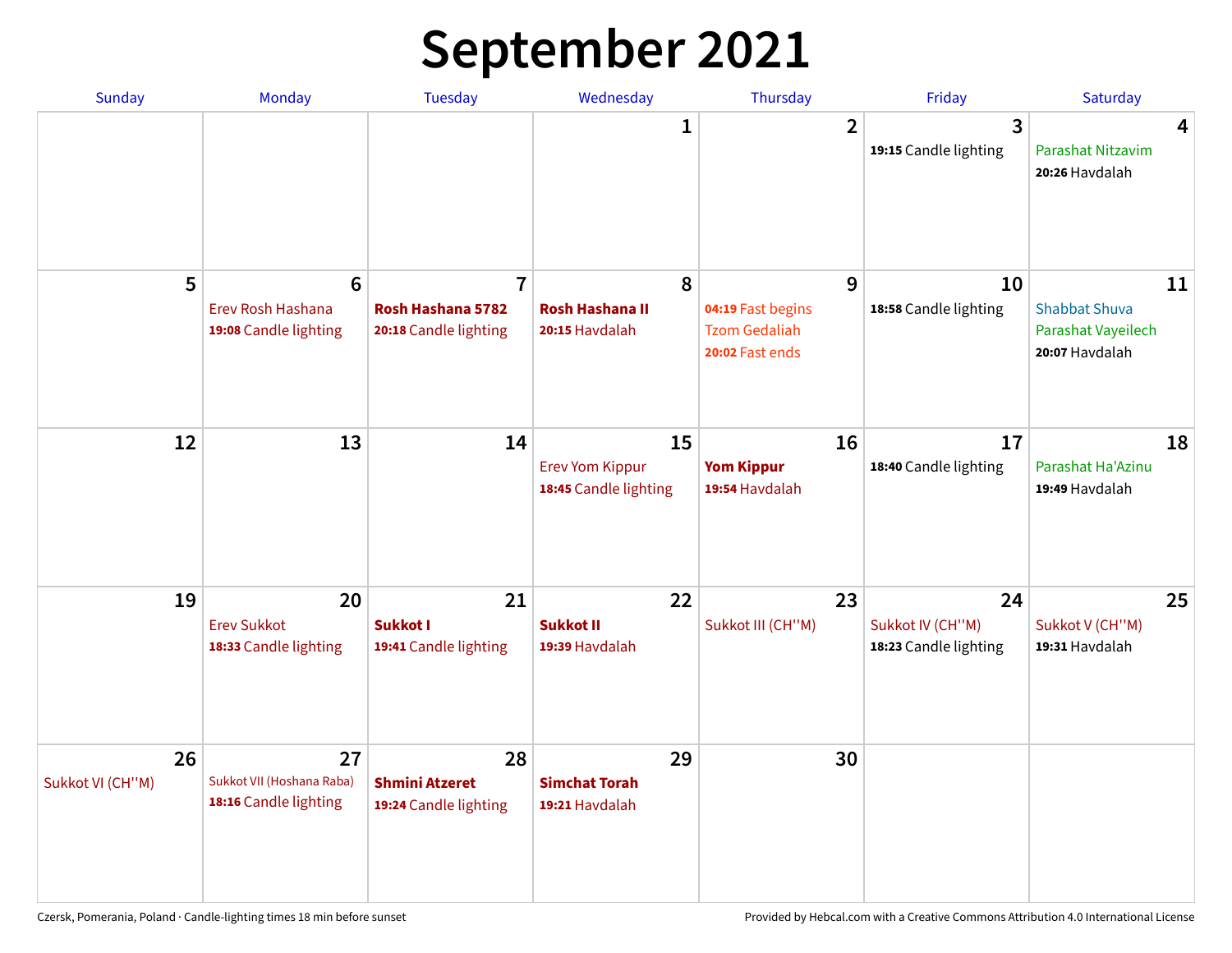### **October 2021**

| Sunday       | Monday | Tuesday | Wednesday                               | Thursday                                                        | Friday                                | Saturday                                                                                   |
|--------------|--------|---------|-----------------------------------------|-----------------------------------------------------------------|---------------------------------------|--------------------------------------------------------------------------------------------|
|              |        |         |                                         |                                                                 | $\mathbf{1}$<br>18:06 Candle lighting | $\overline{2}$<br>Mevarchim Chodesh Cheshvan<br><b>Parashat Bereshit</b><br>19:14 Havdalah |
| $\mathbf{3}$ | 4      | 5       | $6\phantom{1}$<br>Rosh Chodesh Cheshvan | $\overline{7}$<br>Rosh Chodesh Cheshvan   17:49 Candle lighting | 8                                     | 9<br><b>Parashat Noach</b><br>18:57 Havdalah                                               |
| 10           | 11     | 12      | 13<br>Yom HaAliyah School Observance    | 14                                                              | 15<br>17:32 Candle lighting           | 16<br>Parashat Lech-Lecha<br>18:41 Havdalah                                                |
| 17           | 18     | 19      | 20                                      | 21                                                              | 22<br>17:17 Candle lighting           | 23<br>Parashat Vayera<br>18:26 Havdalah                                                    |
| 24           | 25     | 26      | 27                                      | 28                                                              | 29<br>17:02 Candle lighting           | 30<br>Mevarchim Chodesh Kislev<br>Parashat Chayei Sara<br>18:13 Havdalah                   |
| 31           |        |         |                                         |                                                                 |                                       |                                                                                            |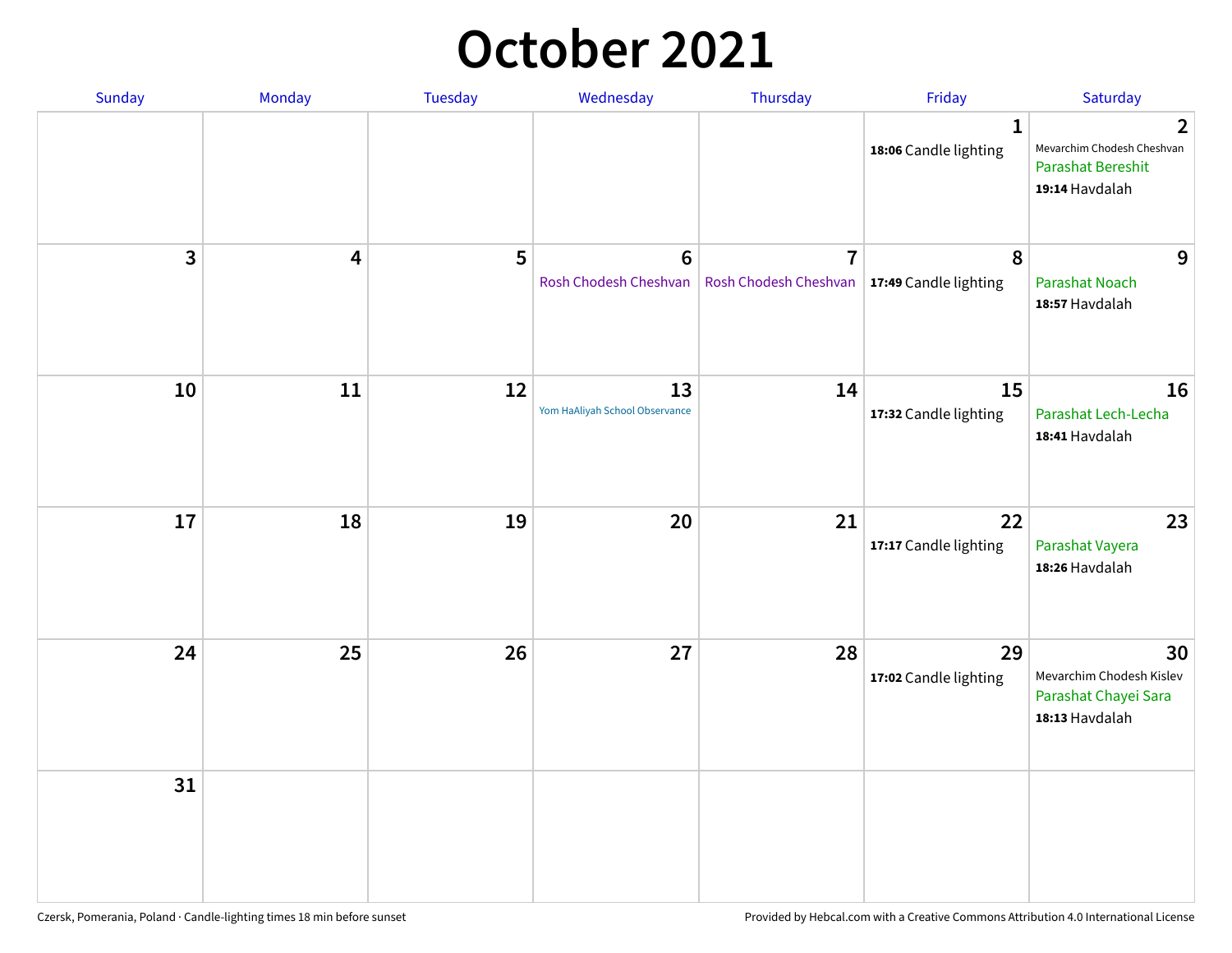#### **November 2021**

| Sunday                         | Monday                          | Tuesday                         | Wednesday | Thursday  | Friday                                            | Saturday                                                             |
|--------------------------------|---------------------------------|---------------------------------|-----------|-----------|---------------------------------------------------|----------------------------------------------------------------------|
|                                | $\mathbf{1}$                    | $\mathbf{2}$                    | 3         | 4<br>Sigd | 5<br>Rosh Chodesh Kislev<br>15:48 Candle lighting | $\boldsymbol{6}$<br><b>Parashat Toldot</b><br>17:00 Havdalah         |
| $\overline{7}$                 | 8                               | $\boldsymbol{9}$                | 10        | 11        | 12<br>15:36 Candle lighting                       | 13<br>Parashat Vayetzei<br>16:50 Havdalah                            |
| 14                             | 15                              | 16                              | 17        | 18        | 19<br>15:25 Candle lighting                       | 20<br>Parashat Vayishlach<br>16:41 Havdalah                          |
| 21                             | 22                              | 23                              | 24        | 25        | 26<br>15:17 Candle lighting                       | 27<br>Mevarchim Chodesh Tevet<br>Parashat Vayeshev<br>16:35 Havdalah |
| 28<br>16:15 Chanukah: 1 Candle | 29<br>16:15 Chanukah: 2 Candles | 30<br>16:14 Chanukah: 3 Candles |           |           |                                                   |                                                                      |